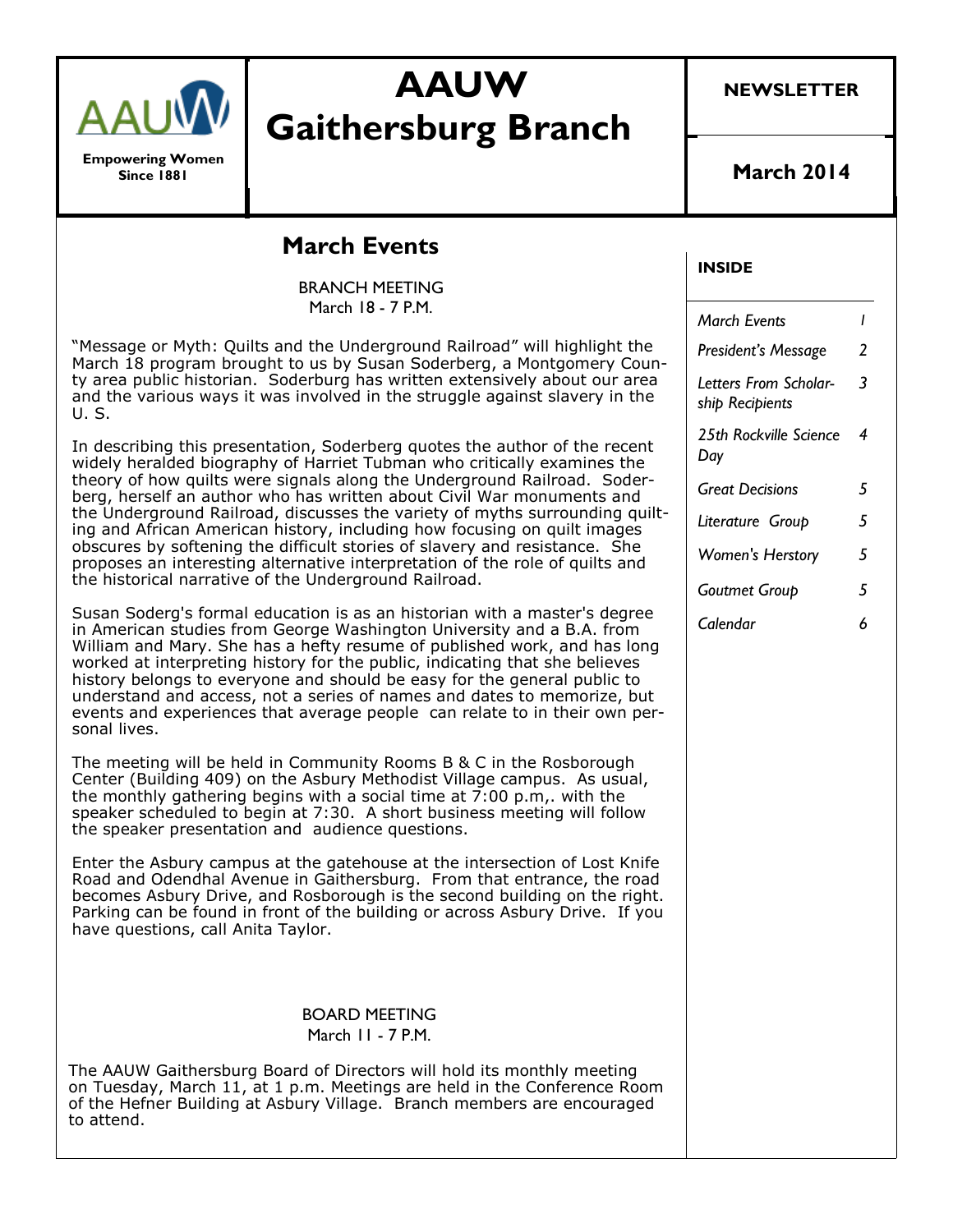## "**PRESIDENT'S MESSAGE**  *- Mary Wykes*

Hello Everyone:

I stayed up until 1 a.m. getting my newsletter message written so I would be early for a change. Then about 3 p.m. today I realized I needed to make a correction. Much to my despair, Dorothy called about 6 and said "I received your correction but I never got the original." I have searched everywhere and even called my tech savvy son for help but to no avail, so Dorothy has given me a few more minutes to write something "short."

As I remember, I mentioned how sorry I was that we had to cancel our February meeting and brunch because of the weather, but I didn't want anyone to slip on "black ice."

We do hope we can reschedule the panel which was planned--there was great interest in what they were going to present.

I also mentioned that I enjoyed a few days of being snowbound to catch up on some reading, including "Jane Austen's England," which we will discuss this Saturday at the Literature Group.

The notice about the 25th anniversary of Rockville Science Day with the noted actress/author and AAUW Rockville-Kensington Branch member Kate Campbell Stevenson has just come from Joyce Graf. Louise Chatlynne sent the notice to all of you today. The event will be on Friday, April 4, from 7 - 9 at Rockville Montgomery College Performing Arts Center and tickets are now on sale for \$10. Students and Girl Scouts are admitted free. Kate's presentation is entitled " Women: Back to the Fu-



ture." Some of us heard her last year at a state meeting--she is terrific. Hope many of us can be there for the event.

I am glad that our Board voted to contribute \$1000 to the "Janet Crampton Women of Distinction" fund to help bring it closer to the \$20,000 needed by April 1 for Maryland to sponsor the Women of Distinction at the NCCWSL event at the University of Maryland the first week of June. Our Branch is sponsoring three students, one each from the Rockville and Germantown campuses of Montgomery College and one from the Universities at Shady Grove. Janet is a long-time member of the Kensington-Rockville Branch and has held many state offices and has been a big financial contributor to AAUW over the years.

Well, let's hope this gets to Dorothy--and let's all "Think Spring." Hope to see you at our March meeting at which time we will be welcoming several new members.

#### **IN MEMORIAM** I joined many of her friends in saying goodbye to our Honorary Life Member Patricia Cadigan Armstrong at a beautiful memorial service at the Seneca Valley United Church of Christ on a snowy Mon- $\blacksquare$ day, February 3, at 11 a.m. Many of her friends were there and I was privileged to attend and speak with her children and their spouses, Margaret Chapman and Michael Faris Armstrong, along with two of her grandsons and their wives, and to see her two darling great-grandchildren, a two-year-old boy  $\blacksquare$ and three-month-old girl. Pat died on January 29 at Asbury Village after a lengthy illness. She was 92 years old. Pat was born in Boston, Massachusetts, and graduated from Boston University where she met her  $\blacksquare$ husband George Armstrong. George took a position as a scientist at the National Bureau of Standards and they lived in Silver Spring. George was honored for his scientific achievements by being named to the NBS (now NIST) Portrait Gallery and it was my pleasure to invite Pat to accompany me to several Standards Alumni Association spring luncheons and to view his portrait with her. (Soon п. after George's retirement, he died of a heart attack.) Pat was a public information officer at the National Academy of Science in Washington, D.C., until her retirement in 1986. During her years at the academy she earned a master's degree from American University. She moved to Asbury in 2000 and became a dual member of the Silver Spring Branch of AAUW as well as of our Gaithersburg Branch. She was our membership vice president for several years and was an AAUW Fund Honoree for her outstanding contribution to our Branch in 2006. Our executive board has voted to honor Pat again this year by designating her an AAUW Fund Honoree for 2014-15. She will be greatly missed by her many friends, both in Silver Spring and Gaithersburg AAUW branches.  $\blacksquare$  $\blacksquare$ Mary Wykes, President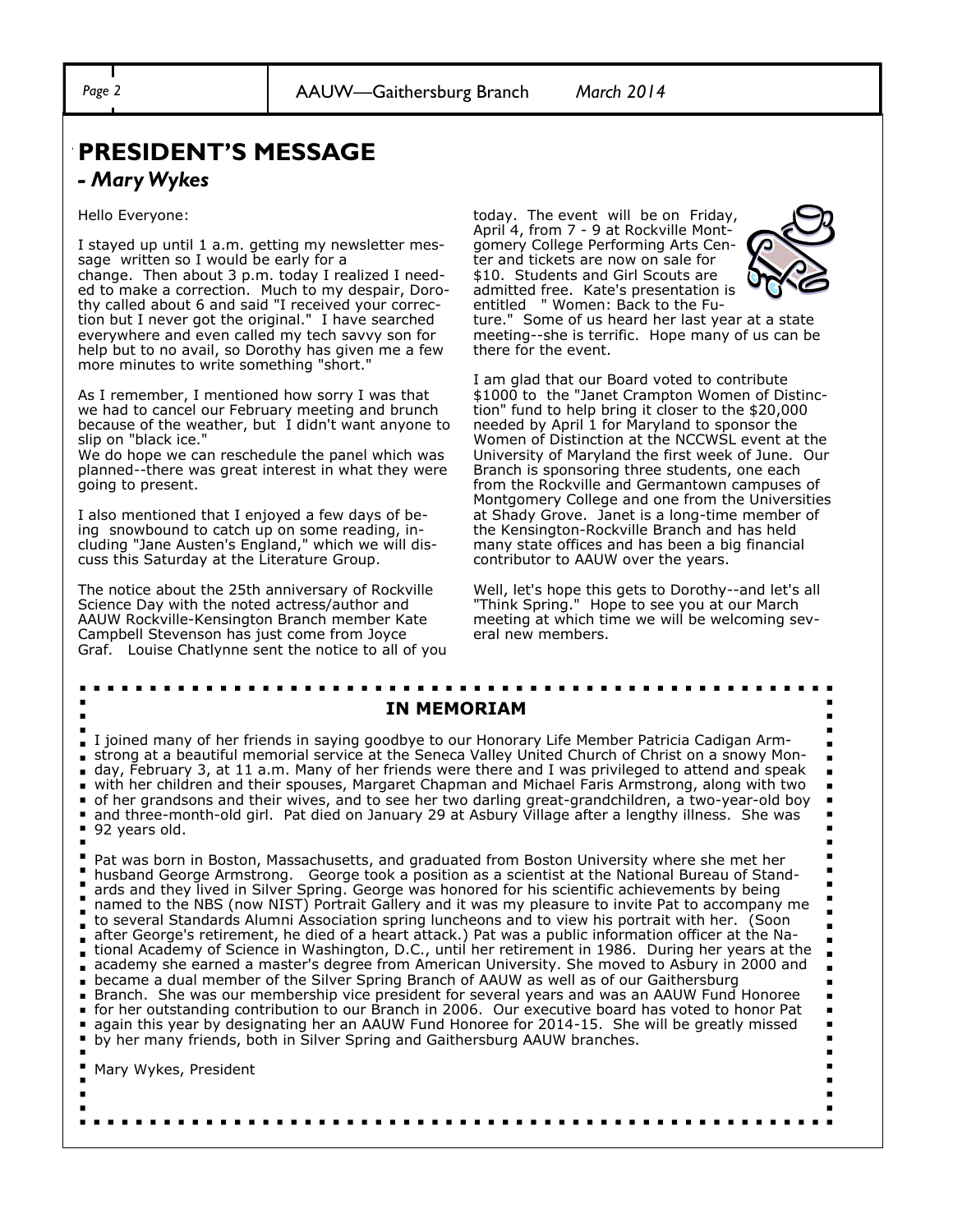## **LETTERS FROM SCHOLARSHIP RECIPIENTS**

The work Branch members do all year in earning funds to provide scholarship awards results in inspiring stories from recipients. We know this from the yearly panels when these scholars tell their stories at a Branch meeting. Now, to add to these stories, we'd like to share some of their letters of thanks.

From Montgomery College Rockville, Sandra Guzman writes:

"Firstly I would like to immensely thank you...for choosing me to receive a generous scholarship offer. I am tremendously excited for this opportunity seeing as how I am currrenly struggling financially, and do not know if I will receive any other financial aid....I was born and raised here in Silver Spring, Maryland. My parents are both from El Salvador My father is a very hardworking and good man. He works day and night whenever he has work to pay the bills and rent for my mother and two brothers....Although they live a poor life, there is nothing better than the blessing of a united family. Currently I am living on my own with my fiance, but due to my father's struggle to keep up with his rent I will soon be moving back in to help out.

"...In the fall of 2008 I went straight to University of Baltimore for accounting. Things were good until I realized I did not want to do accounting because it wasn't challenging enough. Fortunately, and I say this because of the outcome, I ran into some life problems and had to drop out for two years but somehow ended up here in Montgomery College to start a new chapter of my life....I started off with a graphic design class. Now I am here taking web development and design classes and I love it with all the force I have to love. I've come a long way, and hopefully can graduate this semester with a double Associates and move on to furthering my education. I received a couple of academic awards including: Dr. Harry Harden Jr. Academic Award, Montgomery College's Academic Excellence in Web Design & Development Award, and I also made the Dean's List. Also, I just joined Phi Theta Kappa here in the Rockville campus, and I look forward to being involved. On top of excelling in school, I am taking 5 classes this semester, I work full time as a shift leader at Potbelly Sandwich Works in Silver Spring, and I just became an undergraduate learning assistant here at the Rockville campus for web related courses. I have a pretty big load to handle, but I have my mind set to get through it all so that I can have a bright and successful future for myself, and my family. I cannot wait to tell



my father to just stay at home and not worry about money, and to reassure my mother that she doesn't need food stamps to know how she will get food for my brothers.

"No one starts a journey expecting to fail. Yes, there are a lot of bumps in the road, but we just have to take evasive action or take it head on. I sincerely am grateful for the opportunity you have provided me, and I promise I will make the best of it. A million times thank you."

Also from Montgomery College Rockville, Nadine Ngande writes:

"I am writing to express my gratitude to you for your generous...scholarship....

"I am a Biotechnology major, and I have high hope to further at the master level. I am currently working on my associate degree in Biotechnology in Montgomery College and intend to graduate at the end of this semester. The financial assistance you provided was a great help to me in paying my educational expenses, and it allowed me to focus more on my studies.

''Your financial generosity has allowed me to be closer to my goal and has inspired me to think about helping others by giving back to the community. I hope one day I will be able to help other students here and also in my native country, Cameroon where I was born and raised before moving to America with my husband and five children.

"Thank you again for being part of the support that reminds me that I do have something to fight for. I promise you to keep working hard, to maintain my good grades, and to eventually give something back to others."

Look for more letters next month.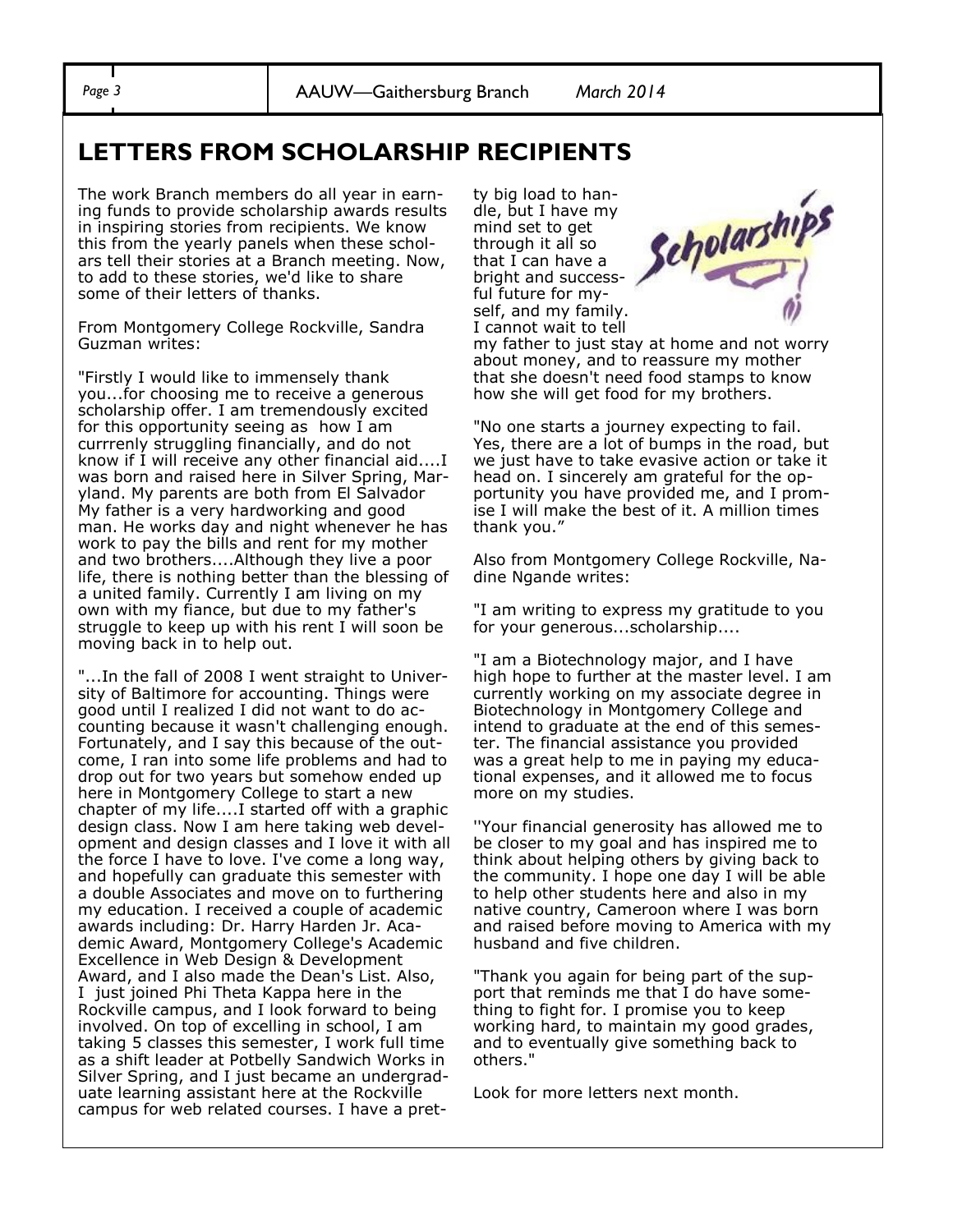**BESSIE COLEMAN** 



strong positive character traits and sought creative solutions to their problems. In Forging Frontiers, Kate Campbell Stevenson brings to life excellent examples of how women from the past provide stepping-stones for overcoming today's barriers and developing tomorrow's possibilities.

Admission \$10. To purchase tickets call 301-674-7884.

Rockville Science Center, Inc. | www.RockvilleScienceCenter.org | P.O.Box 1084, Rockville, MD 20849 | 240-FUN-8111 (240-386-8111) Copyright ©2009-2014, AIR ights Reserved. The name and symbol are taxdemarks of Rockville Science Center, Inc..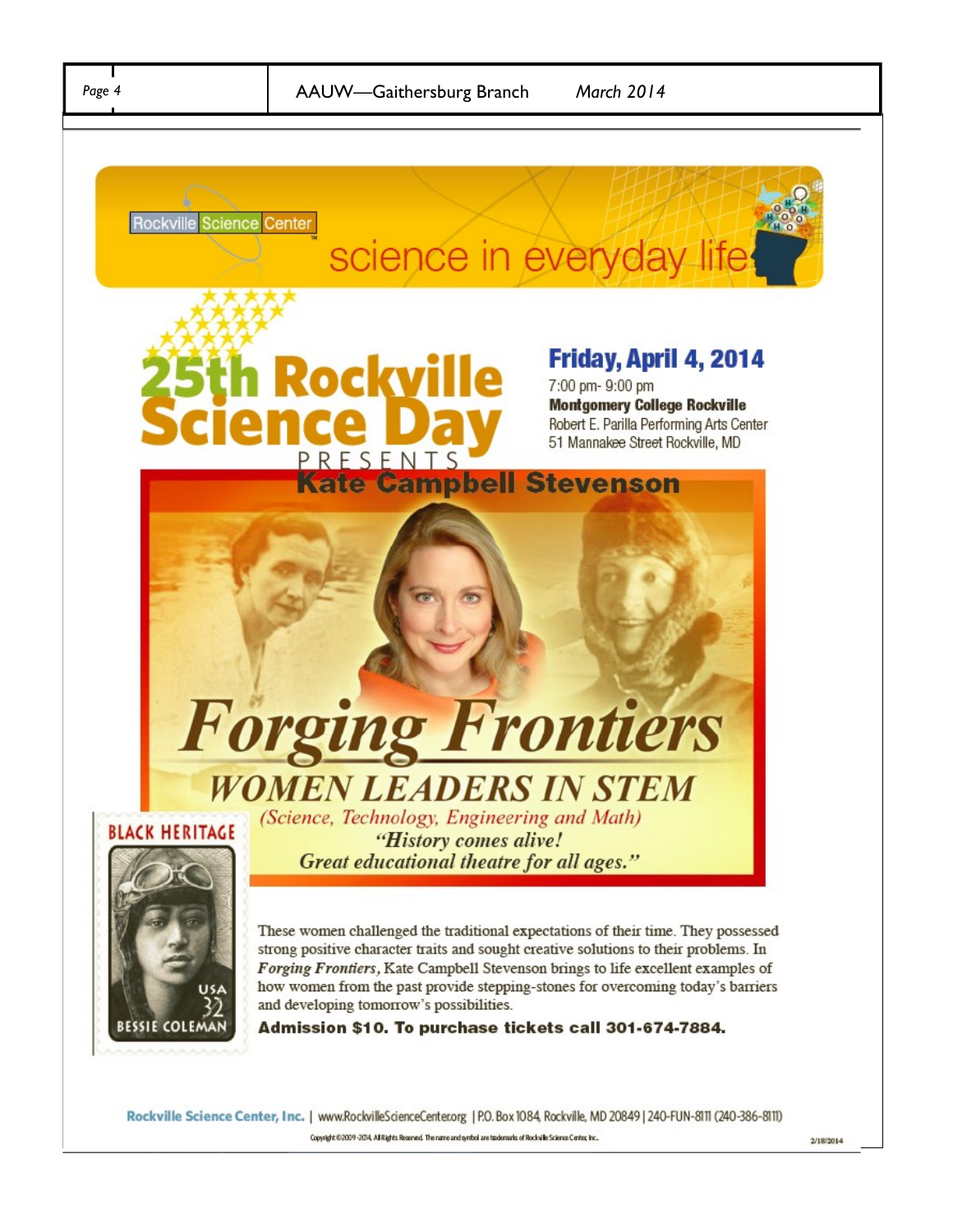

*Treasurer Terry Medlar* 

> *Recording Secretary Dorothy Camara*

*Corresponding Secretary Jane Carroll* 

*Newsletter Editor Qing Jiang*

The Gourmet group will meet for a

Madeleine Martzloff's.

heirs, and the current hype about "The Monuments Men," whose work helped make such recoveries, the story of the woman whose work made any of it possible is easily buried. All are invited to come learn about Valland, whose surreptitious

**GOURMET GROUP** *- Madeleine Martzloff* 

lunch on March 15 at one o'clock at